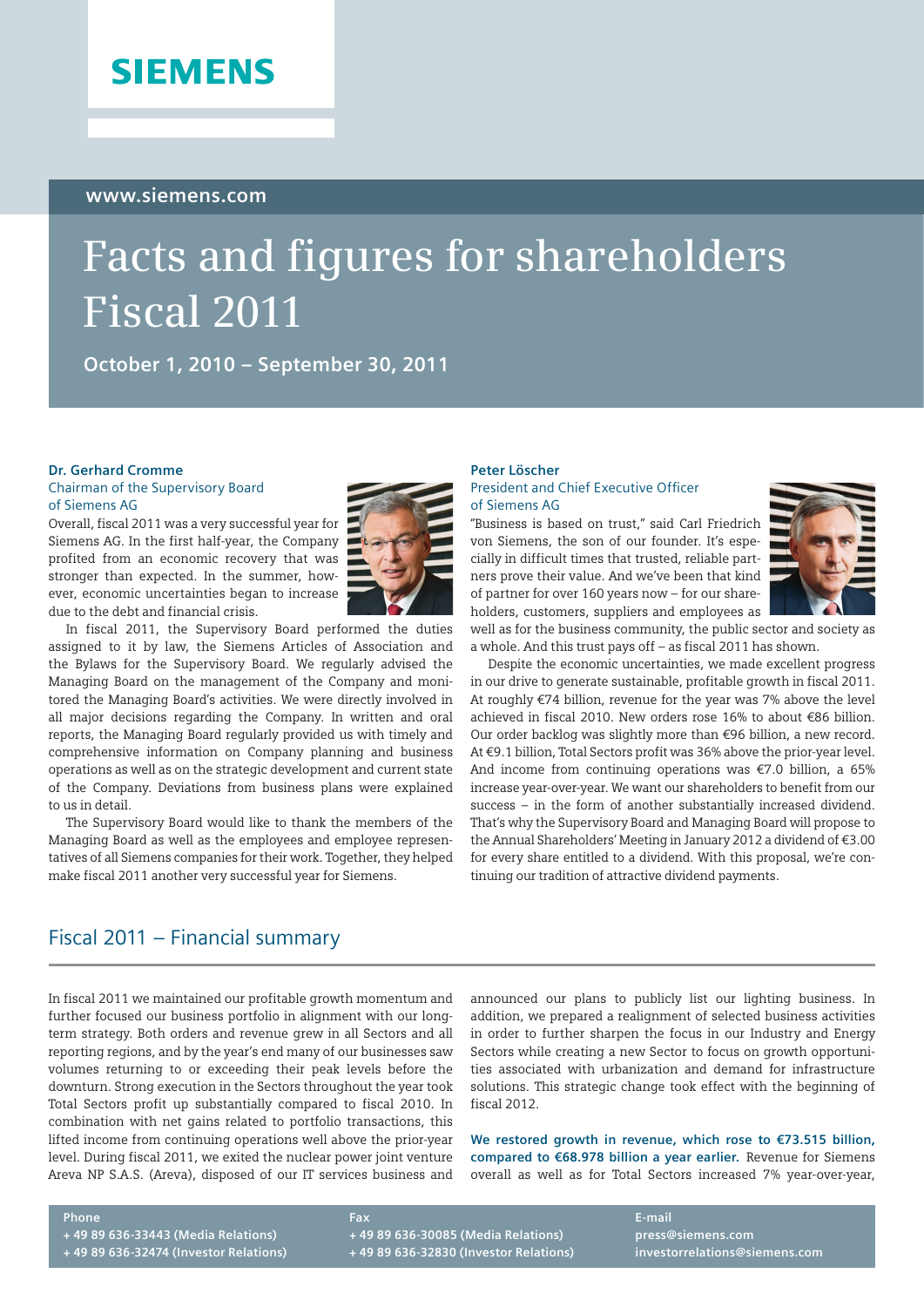driven by the Industry and Energy Sectors. Growth in Industry primarily included strong recovery in the Sector's short-cycle businesses, while revenue in Energy grew at all Divisions. Both Sectors raised their revenue in each of the four quarters of fiscal 2011 compared to the respective prior-year quarter. Revenue at Healthcare was flat year-over-year. On a geographic basis, revenue grew in all the reporting regions, including double-digit growth rates in the Asia, Australia and the Americas regions.

**Orders grew even faster than revenue, to €85.582 billion, up 16% from €74.055 billion in the prior year.** Order development largely followed the pattern described above for revenue development, with growth driven primarily by the Industry and Energy Sectors. While Industry's short-cycle businesses contributed strongly to order growth for the Sector, the increase year-over-year also included Siemens' largest-ever train order, worth €3.7 billion. Order growth in Energy was broad-based across the Sector's Divisions. Healthcare delivered slightly higher orders year-over-year. On a geographic basis, orders grew in all the reporting regions, including double-digit growth rates in the Asia, Australia and Europe, C.I.S., Africa, Middle East regions.

**We increased Total Sectors profit to €9.093 billion.** Total Sectors profit climbed 36% compared to the prior fiscal year. The increase year-over-year included a strong operating performance in Industry's short-cycle businesses and Energy's Fossil Power Generation Division. Profit in the Industry Sector rose 36%, to €3.618 billion, while Energy generated profit of €4.141 billion, up 23% from the prior year. This increase in Energy included a substantial net gain related to the Areva joint venture mentioned above, as a  $€1.520$ billion gain on the sale of the Sector's stake in Areva was partly offset by a profit impact of €682 million related to a payment to Areva S.A., the joint venture partner, following an adverse arbitration decision. A strong profit increase in Healthcare year-over-year was due primarily to prior-year impairment charges of €1.204 billion at its Diagnostics Division. Charges at Healthcare in the current period were significantly lower.

**Income from continuing operations reached €7.011 billion.** Corresponding basic earnings per share (EPS) rose to €7.82. A year earlier, income from continuing operations was €4.262 billion and corresponding basic EPS was €4.72. The strong increase in income from continuing operations was driven primarily by the high level of Total Sectors profit, and secondarily by improved results outside the Sectors. Expenses for Corporate items and pensions came in lower year-over-year, in part because these expenses in the prior fiscal year included €267 million (pretax) related to special remuneration for non-management employees. Income from continuing operations increased also on lower losses at Equity Investments and Centrally managed portfolio activities compared to the prior fiscal year.

**Net income rose to €6.321 billion from €4.068 billion in fiscal 2010.** Corresponding basic EPS rose to €7.04 compared to €4.49 a year earlier. The primary driver of net income growth was higher income from continuing operations. In contrast, discontinued operations had a negative influence on net income. This was due primarily to Siemens IT Solutions and Services, which was reclassified as discontinued operations during the year and posted a loss of €826 million compared to a loss of €468 million a year earlier. The sale of the business resulted in a negative earnings impact of €903 million (pretax) in fiscal 2011. OSRAM was also reclassified as discontinued operations in fiscal 2011. It made a positive contribution to net income in both periods under review, including €309 million in the current period and €318 million in fiscal 2010. Overall, discontinued operations resulted in a loss of €690 million in fiscal 2011, compared to a loss of €194 million a year earlier.

**Free cash flow from continuing operations was €5.885 billion, compared to €7.043 billion a year earlier.** The decline yearover-year was mainly due to the Energy Sector which significantly built up its net working capital, particularly its inventories. Lower Free cash flow at Healthcare was more than offset by an increase at Industry as well as lower cash outflows outside the Sectors year-over-year.

**We improved our capital efficiency.** On a continuing basis, return on capital employed (ROCE) (adjusted) increased to 24.0%, up from 13.4% in fiscal 2010. The difference was due primarily to higher income from continuing operations and, to a lesser extent, to a decline in average capital employed year-over-year.

**To our shareholders.** The Siemens Managing Board, in agreement with the Supervisory Board, proposes a dividend of €3.00 per share. The prior-year dividend was €2.70 per share. Based on shares outstanding as of September 30, 2011, this proposal corresponds to a dividend payout of 41% of Siemens' net income for fiscal 2011.

**Outlook for fiscal 2012.** For fiscal 2012, we expect moderate organic revenue growth compared to fiscal 2011, and orders again exceeding revenues for a book-to-bill ratio well above 1. We anticipate continued strong earnings performances in our businesses, despite ongoing pricing pressure and higher operating expenses. We set our goal for fiscal 2012 income from continuing operations based on the high level we achieved in the prior year, excluding the net positive effect of  $\epsilon$ 1.0 billion (after tax) related to Areva that lifted income to €7.0 billion in fiscal 2011. Our expectation for income includes anticipated profit impacts related to our equity stake in Nokia Siemens Networks B.V., charges associated with repositioning activities in the Healthcare Sector, and higher pension expenses. Based on our expectation for capital-efficient growth in our businesses and continuous improvement relative to markets and competitors, we expect ROCE (adjusted) to reach our target range of 15% to 20% in fiscal 2012. This outlook excludes significant portfolio effects and impacts related to legal and regulatory matters. It is also conditional on continued revenue growth, particularly for businesses that are sensitive to shortterm changes in the economic environment.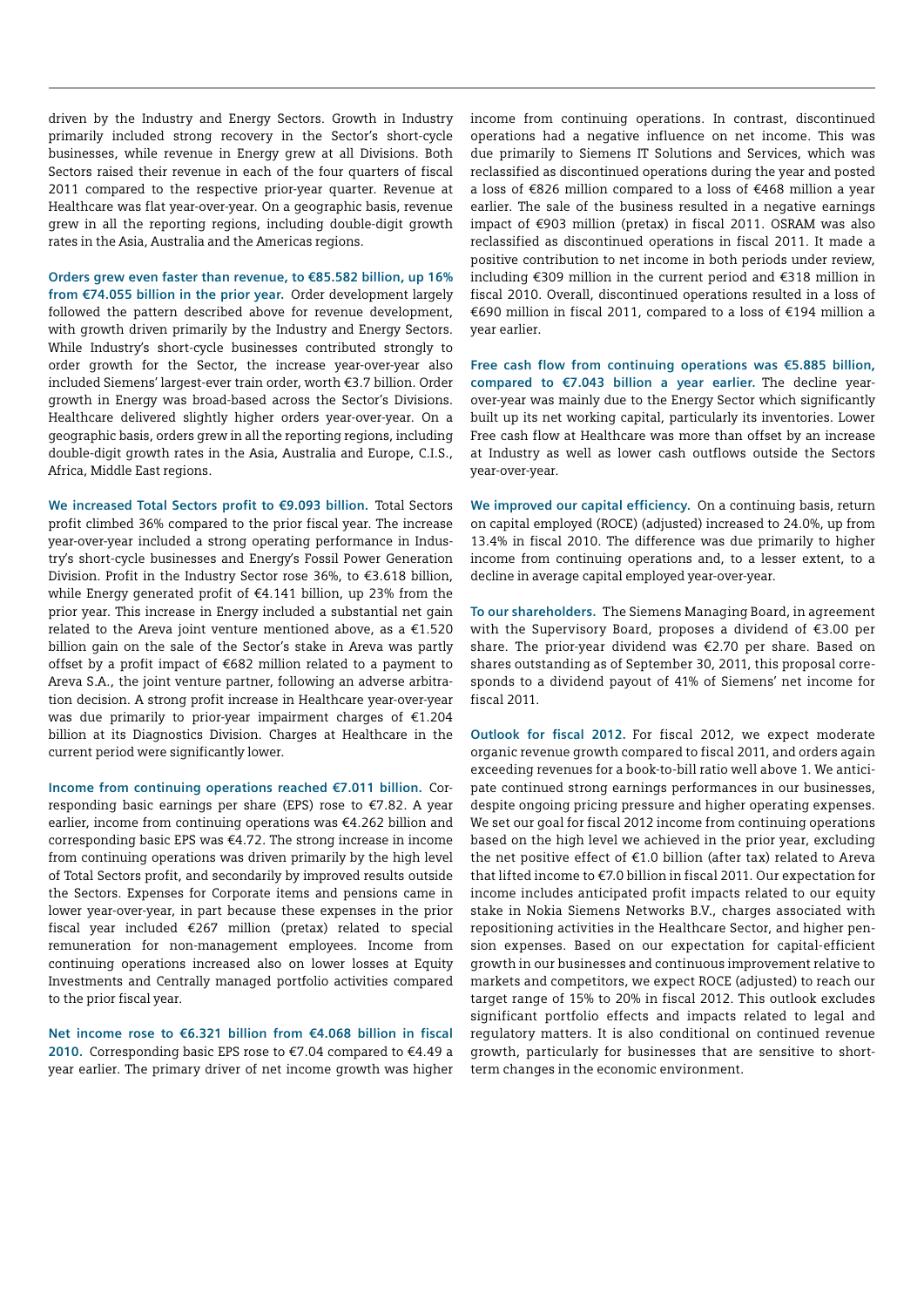|  | Revenue growth – continuing operations <sup>3</sup> |
|--|-----------------------------------------------------|
|  |                                                     |

| FY 2011<br>2 E |    |
|----------------|----|
| EV             | 70 |

#### New orders – continuing operations**<sup>3</sup>**

| <b>EV 2011</b> |     | ۳        |
|----------------|-----|----------|
|                | . . | U<br>a s |

#### Income from continuing operations

| <b>EV 2011</b> |   | ۰ |
|----------------|---|---|
|                | ۰ |   |

#### Basic earnings per share

 $(in \in)$  – continuing operations<sup>5</sup>

| <b>EV 2011</b> | $\circ$ |   |
|----------------|---------|---|
| <b>EV</b>      |         | - |

#### ROCE (adjusted) – continuing operations

| <b>FY 2011</b>      | 0% |  |  |  |
|---------------------|----|--|--|--|
| EV 201              |    |  |  |  |
| $\tau$ . It are now |    |  |  |  |

Target corridor: 15-20%

#### Free cash flow – continuing operations

| <b>EV 2011</b> |    |           |
|----------------|----|-----------|
|                | -- | s en<br>v |

#### Adjusted industrial net debt/ Adjusted EBITDA – continuing operations

| <b>FY 2011</b> | (0.14)             |  |
|----------------|--------------------|--|
| <b>EY 2010</b> |                    |  |
| $\sim$         | $\sim$ $\sim$<br>. |  |

Target corridor: 0.5-1.0

1 New orders; Adjusted or organic growth rates of revenue and new orders; And Scettors Profit; ROCE (adjusted); Free cash flow and cash conversion rate; Adjusted EBITDA; Net debt and adjusted industrial net able are or may

- 
- 
- 
- **7** Continuing and discontinued operations.

#### Volume

|                              | FY 2011 | FY 2010 |        | % Change              |
|------------------------------|---------|---------|--------|-----------------------|
| <b>Continuing operations</b> |         |         | Actual | Adiusted <sup>3</sup> |
| New orders                   | 85,582  | 74.055  | 16%    | 16%                   |
| Revenue                      | 73.515  | 68,978  | 7%     | 7%                    |

#### Earnings

| <b>Total Sectors</b>                                   | FY 2011 | FY 2010 | % Change |
|--------------------------------------------------------|---------|---------|----------|
| Adjusted EBITDA                                        | 10.299  | 9.680   | 6%       |
| Total Sectors Profit <sup>4</sup>                      | 9.093   | 6.673   | 36%      |
| in % of revenue (Total Sectors)                        | 12.4%   | 9.8%    |          |
| <b>Continuing operations</b>                           |         |         |          |
| <b>Adjusted EBITDA</b>                                 | 10,596  | 9,805   | 8%       |
| Income from continuing operations                      | 7.011   | 4.262   | 65%      |
| Basic earnings per share (in $\epsilon$ ) <sup>5</sup> | 7.82    | 4.72    | 65%      |
| Continuing and discontinued operations <sup>6</sup>    |         |         |          |
| Net income                                             | 6,321   | 4.068   | 55%      |
| Basic earnings per share (in $\epsilon$ ) <sup>5</sup> | 7.04    | 4.49    | 57%      |

#### Capital efficiency

|                                                     | FY 2011 | FY 2010 |
|-----------------------------------------------------|---------|---------|
| <b>Continuing operations</b>                        |         |         |
| Return on capital employed (ROCE) (adjusted)        | 24.0%   | 13.4%   |
| Continuing and discontinued operations <sup>6</sup> |         |         |
| Return on capital employed (ROCE) (adjusted)        | 20.7%   | 129%    |

#### Cash performance

|                                                     | FY 2011 | FY 2010 |
|-----------------------------------------------------|---------|---------|
| <b>Continuing operations</b>                        |         |         |
| Free cash flow                                      | 5,885   | 7.043   |
| Cash conversion rate                                | 0.84    | 1.65    |
| Continuing and discontinued operations <sup>6</sup> |         |         |
| Free cash flow                                      | 5,150   | 7.013   |
| Cash conversion rate                                | 0.81    | 172     |

#### Liquidity and capital structure

|                                           | September 30, 2011 | September 30, 2010 |
|-------------------------------------------|--------------------|--------------------|
| Cash and cash equivalents                 | 12.468             | 14,108             |
| Total equity (Shareholders of Siemens AG) | 31,530             | 28,346             |
| Net debt                                  | 4.995              | 5,560              |
| Adjusted industrial net debt              | (1.534)            | 2.189              |

#### Employees – in thousands

|                  | September 30, 2011 |                    | September 30, 2010 |                    |
|------------------|--------------------|--------------------|--------------------|--------------------|
|                  | Cont.<br>Op.       | Total <sup>7</sup> | Cont.<br>Op.       | Total <sup>7</sup> |
| <b>Employees</b> | 360                | 402                | 336                | 405                |
| Germany          | 116                | 127                | 110                | 128                |
| Outside Germany  | 244                | 275                | 225                | 277                |